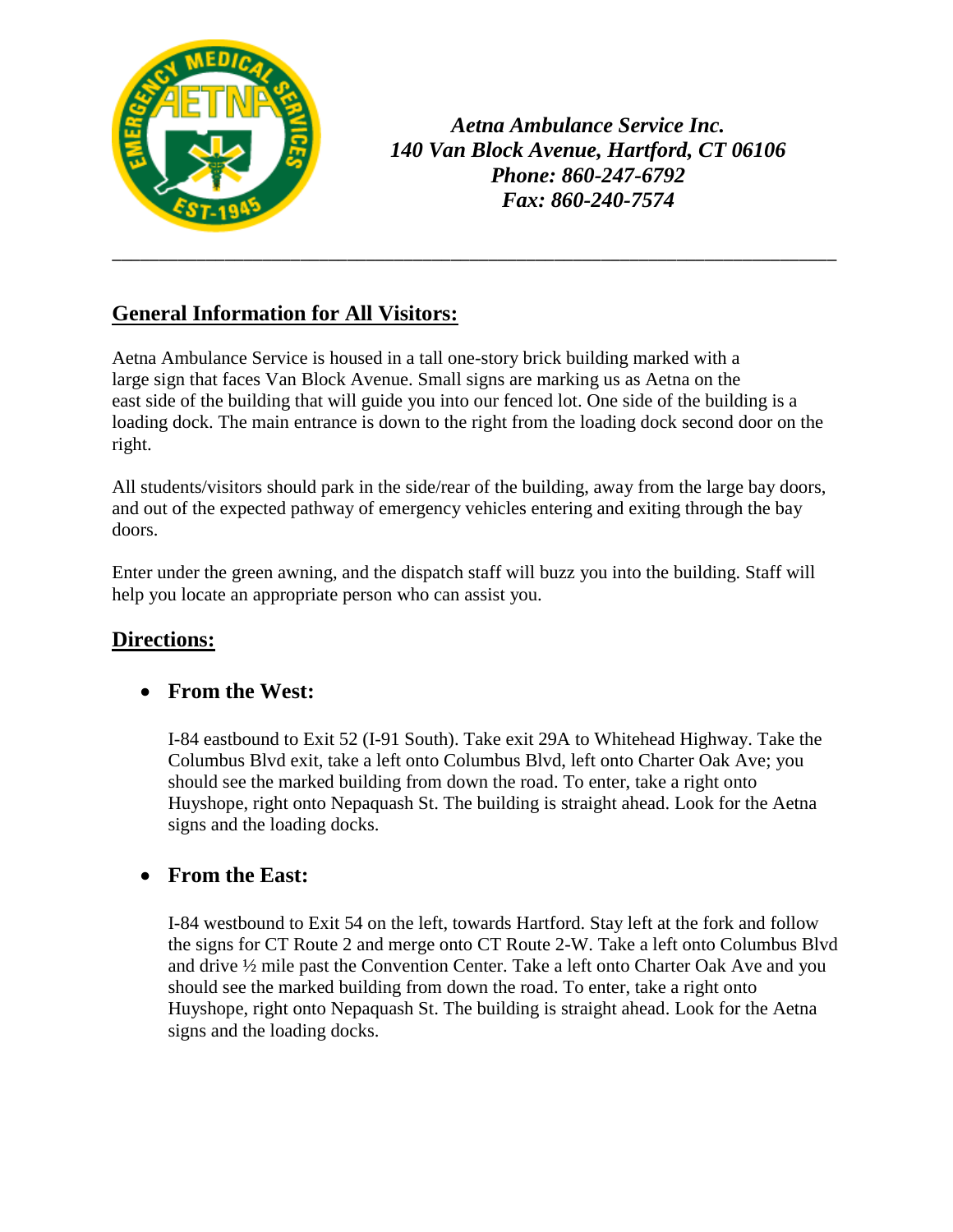#### **From the North:**

Travel I-91 South into Hartford. Take exit 29A to Whitehead Highway. Take the Columbus Blvd exit, take a left onto Columbus Blvd, left onto Charter Oak Ave; you should see the marked building from down the road. To enter, take a right onto Huyshope, right onto Nepaquash St. The building is straight ahead. Look for the Aetna signs and the loading docks.

#### **From the South:**

Travel I-91 North into Hartford. Take exit 29A to Whitehead Highway. Take the Columbus Blvd exit, take a left onto Columbus Blvd, left onto Charter Oak Ave; you should see the marked building from down the road. To enter, take a right onto Huyshope, right onto Nepaquash St. The building is straight ahead. Look for the Aetna signs and the loading docks.

#### **Where to Report:**

You or your Program Coordinator should schedule all training time in advance, with Aetna's Scheduling Coordinator (Michael Pacheco, 860.247.6792) unless otherwise arranged. All students should park in the rear of the building, away from the bay doors and out of the expected pathway of emergency vehicles entering through the bay doors. Ring the doorbell under the awning and let the on-duty dispatcher know you are a student. A supervisor will direct you where to go next.

#### **What to Bring:**

Your uniform description may have been pre-designated by your Program Coordinator and may differ from the description below. If your program does not have a specific uniform then you should wear navy blue uniform pants (no jeans) and a white button-down shirt or polo shirt. Students should wear a black belt and black shoes or boots (or completely plain black sneakers). All students should bring a watch, a pad and a pen.

Do NOT wear any logos, lettering, or emblems unless directed by your program. Absolutely nothing you wear should identify you with a fire department or EMS agency. Your program may have issued you identification which you should wear in accordance with your program's rules. If applicable, do not bring any EMS equipment or medical supplies beyond a stethoscope.

Students are encouraged to bring study materials, outlines, pocket guides, or anything else that may aid in the learning process and can be easily stowed when on ambulance calls.